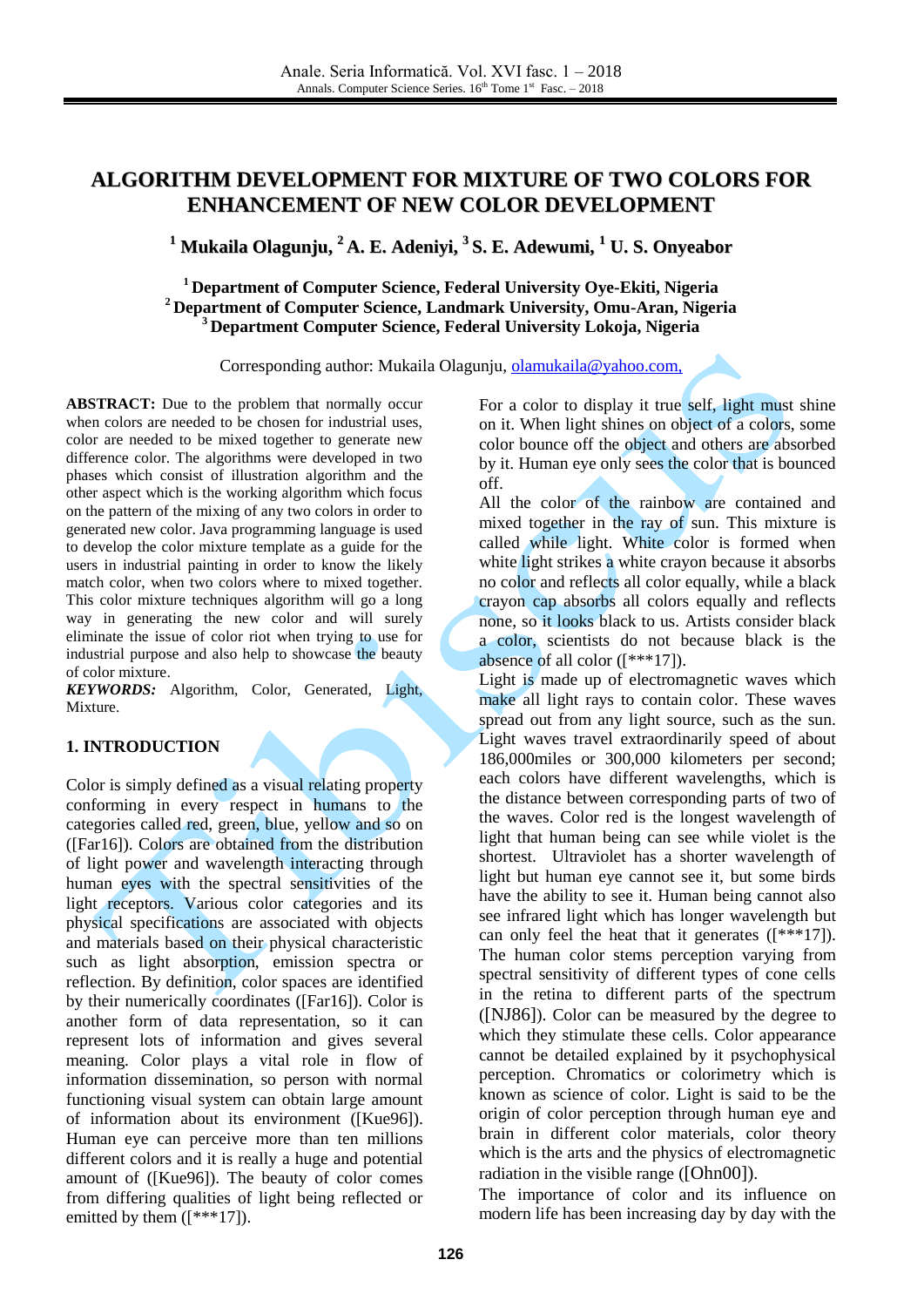growing impact of information technology .Today's no industry , no business or individual can afford to be color unaware. Hence, industries especially working on product development must have to make a color decision carefully to get benefit. For such wise decision, proper application of color theory and measurement of color is highly essential. In industries, coloring process is quite complex due to non linear and complex nature of colorants, as well as defining color of colored object because it is more than just the property of objects. Color is the vision of the nature of physical world, the brain gives response of eye to light and natural processing of the retinal. ([GM97]). In this sense, color of a particular entity is based on light, size of the entity, background and surrounding colors and much more importantly, the observer ([Ber00]). This important factor makes color a subjective matter. Obviously, doing analysis or dealing with subjective matter is more difficult than other branches of science and engineering which deal pure objective phenomenon such as amplitude of a signal, period and time. However, with the advancement of technology, various color theories, measurement methods and computer have made this subjective matter almost fully understandable [Don97] and without any doubt, it is quite possible to approach with greater precision to judgments taken by an observer on color.

In order to make this research work more meaningful we have to explain what color mixing is, color mixing is the combination of two or more different colors to form or develop new color.

Color mixture is divided into two types, which are: Additive mixture and Subtractive mixture.

Both the additive and subtractive color mixture has three primary and secondary colors. A secondary color is the one made created by mixture of two out of the three primary color, the two colors are mixed in equal proportion. When all the three primary colors are mixed together it produces tertiary color.

Subtractive color mixture where mimic by programmer in producing computer graphics applications ([Sco15]). A practical example of such mixture is a program of how paints are mix. Other applications, like photo-realistic scene generation and painting program can benefit from being able to model subtractive color mixture. It is still difficult in realizing algorithm for color mixing because of some basic color values which includes: green [010], blue [001], red [100], magenta [101], yellow [110], cyan [011], white [111] and black [000]  $(ISco15I).$ 

Yellow, cyan and magenta are used as subtractive primaries color. Note how well the math works when we multiply the Red Green Blue (RGB) value together when mixing them Cyan [011] \* Magenta

[101] produce Blue [001], Magenta  $[101]$  \* Yellow [110] produce Red [100], Cyan  $[011]$  \* Yellow [110] produce Green [010].

When a subtractive color mix together it gives the above result that was produced in mixing such color together. But was quite unfortunate, the multiplicative mixture model breaks down so quickly for other pairs of colors. For example, yellow and red mixture gives red as the multiplicative result, not orange as we would expect. In the above multiplication, it appears that white mixture with any other color has no effect; therefore there is no way of producing a tint of a color from this type of mixture model.

It has been suggested that converting the Red, Green and Blue to other color spaces, using (L) times (a) times (b) times color space which is a perceptually uniform color space, CYMK color space or HSV color space, before doing the mixture to help with the subtractive mixture computation. The only way of achieving this is to first understand how the brain sees colors and then adapt this process to the subtractive mixture of RGB-based color ([Sco15]).

#### **Additive and Subtractive of Color Mixing**

The additive mixing of colors is prompted by a natural tendency which works for mixing of light; this synergy applies to color television, disco light, monitor screen and projector. ([Bri07]). The three primary colors Red  $(R)$ , Green  $(G)$  and Blue  $(B)$ filter with white light and transmit light of the same colors. These three colors are mix on the white screen and overlap them to obtain almost any colors.

The displays on television and computer monitor make use of additive color mixing to produce a wide range of colors with the three primary colors. A pixel is the act of positioning close together of these three primary colors. Television projections have three projectors with one for each primary color ([Bri07]).

Subtractive color mixing is the mixing of pigments in paints, for color printing and photography and also for overlapping multiple filters in front of projectors. In subtractive mixing, the filter does not absorb fixed light but absorbs fixed fraction of the light incidence upon it. The operation of subtractive mixing of color is not subtraction but multiplication of the incidence intensity by the transmittances of two filters ([Sco15]).

Color is a perception. It describes in general three subtly different aspects of reality. Color denotes property of an object, color refers to as characteristics of light rays and it specifies a class of sensation in the brain. So therefore, light source, object and an observer must be in place in order to experience what a color is ([Ber00]).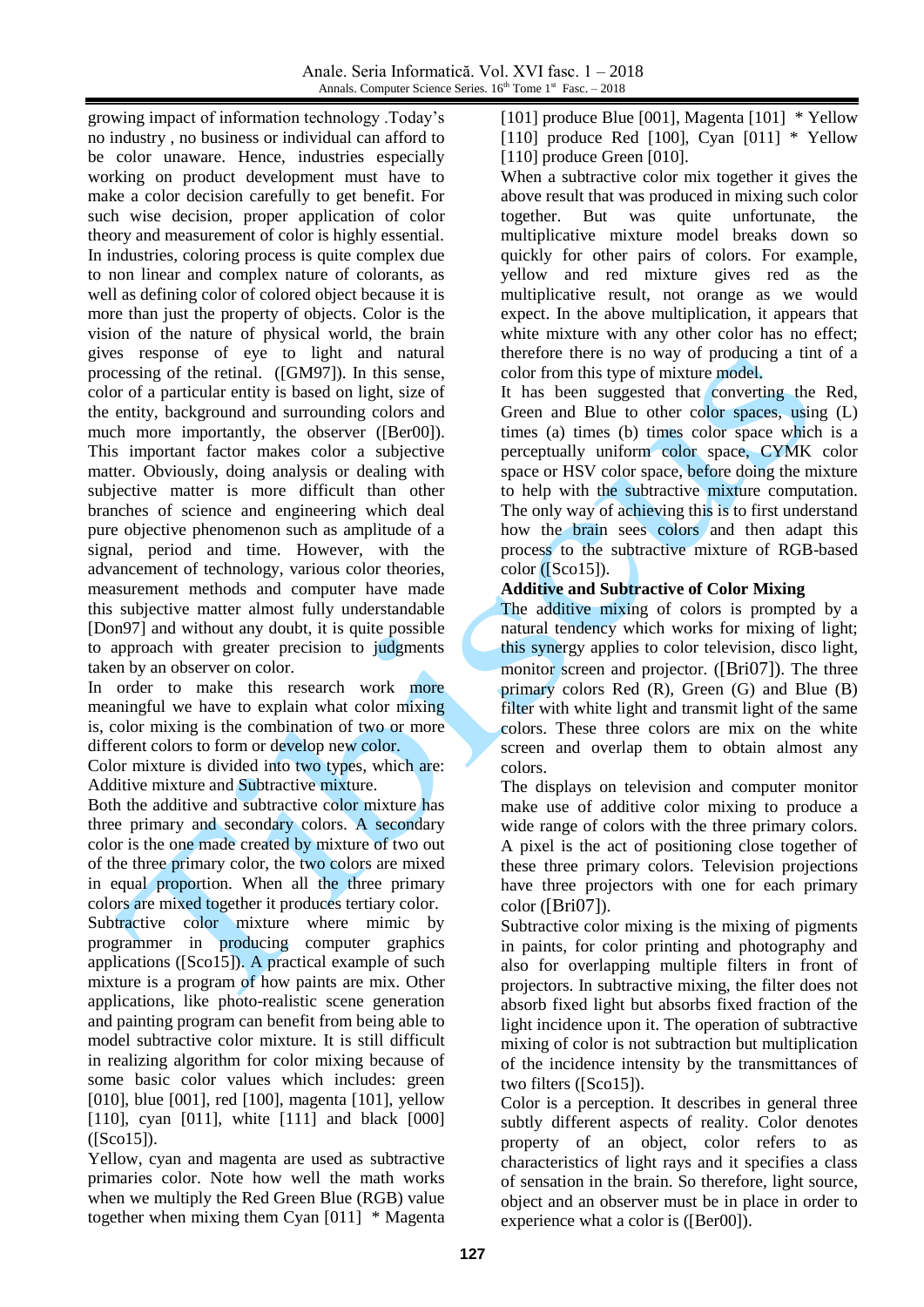On the basis of these three factors (light, object and observer) color perception process occurs as follows:

A beam of light from the source reaches the surface of the object, then the portion of the light reflected from the surface and triggers light sensitive cell in the retina; the cells of the retina send signal to the brain where the color of the object is perceived ([Man13]). The perceived color of the object will change once the light changes, but the eye-brain system attempts to compensate for the change in lighting. The more pronounced the change in lighting, the more pronounced the change in color ([Man13]).

[Hun98] described that without light there is no color, this implies that Light sources therefore have key role in determining color of an object. Basically, light is a form of energy which is in form of waveform because the energy content of radiation is usually expressed in terms of wavelength. So, light is similar to radio waves and other electromagnetic radiation. It is commonly denoted with the Greek letter  $\lambda$  and measured in metric units. The following figure illustrates this concept.

Discovery of the spectral nature of light by Isaac Newton in the 1600s gives us the modern understanding of origin of color ([Hun98]).

Our eyes are sensitive to a band of wavelengths with the approximate range of 400nm to 700nm which described that light consists of energy of different wavelength. The range of wavelength is described by the visibility of spectrum which represent only a small fraction of the full electromagnetic spectrum. Within the visible spectrum certain wavelengths give rise to certain visual sensations commonly described by hue. For example, the 700 nm end is red. Orange appears between 590 to 630 nm. Yellow falls over the range between 560 to 590 nm. Green light occurs next between 480 and 560 wavelengths. The shortest wavelengths, below about 480nm are perceived to be violet and blue. The following figure illustrates this concept more clearly ([Mul05]).

## **The Physics of Color**

The physics of color related with electromagnetic radiation which is characterized by its wavelength and its intensity ([KB69]). Visible light is when the wavelength is within the range of wavelengths humans can perceive, approximately from 390nm to 700nm.

The Light source emits light from different wavelengths; spectrum source distributes the intensity at each wavelength ([KB69]). Though the spectrum of light entering the eye from a given direction determines the color sensation in such direction, there are more possible spectrum

combinations than the color sensations ([Boh06]). A color can be formally described as a class of spectral which produces the same color sensation, although such classes would differ widely among different species, and to a lesser extent among individuals within the same type in each of the classes, the members were given a name called metamers ([Wal02]).

# **2. MATERIAL AND METHOD**

The material used in this research work is based on the algorithm of color mixing from below, this algorithm gives the output of new color when two colors are mix together.

Algorithm for color mixing

- 1. Input Color one
- 2. Input Color two
- 3. Process the two colors 3.1 Mix the two color together 3.2 Produce the result of the mixture
- 4. Output the new color





**Figure 1: An example of color mixing**

## **Working Algorithm for color mixture**

 $UPP = Upper(R, G, B)$  $LOW = Lower(R,G,B)$  $if (UPP = LOW)$  $High = 0$  $Slow = 0$ Else  $Add = (UPP/225)+(LOW/225)$  $Sub = (UPP/225) - (LOW/225)$ Perc  $=(UPP + LOW)/2$ if Per < 128  $Slow = (Sub / Add) * 255$ Else  $Slow = (Sub / (2-Sub)) * 255$ End Case UPP of R  $High = (((G - B)/255)/Sub) * 60$ Case of G  $High = (((2+(B-R)/255)/Sub) * 60$ Case B  $High = (((4 + (R - G)/255)/Sub) * 60$ End Select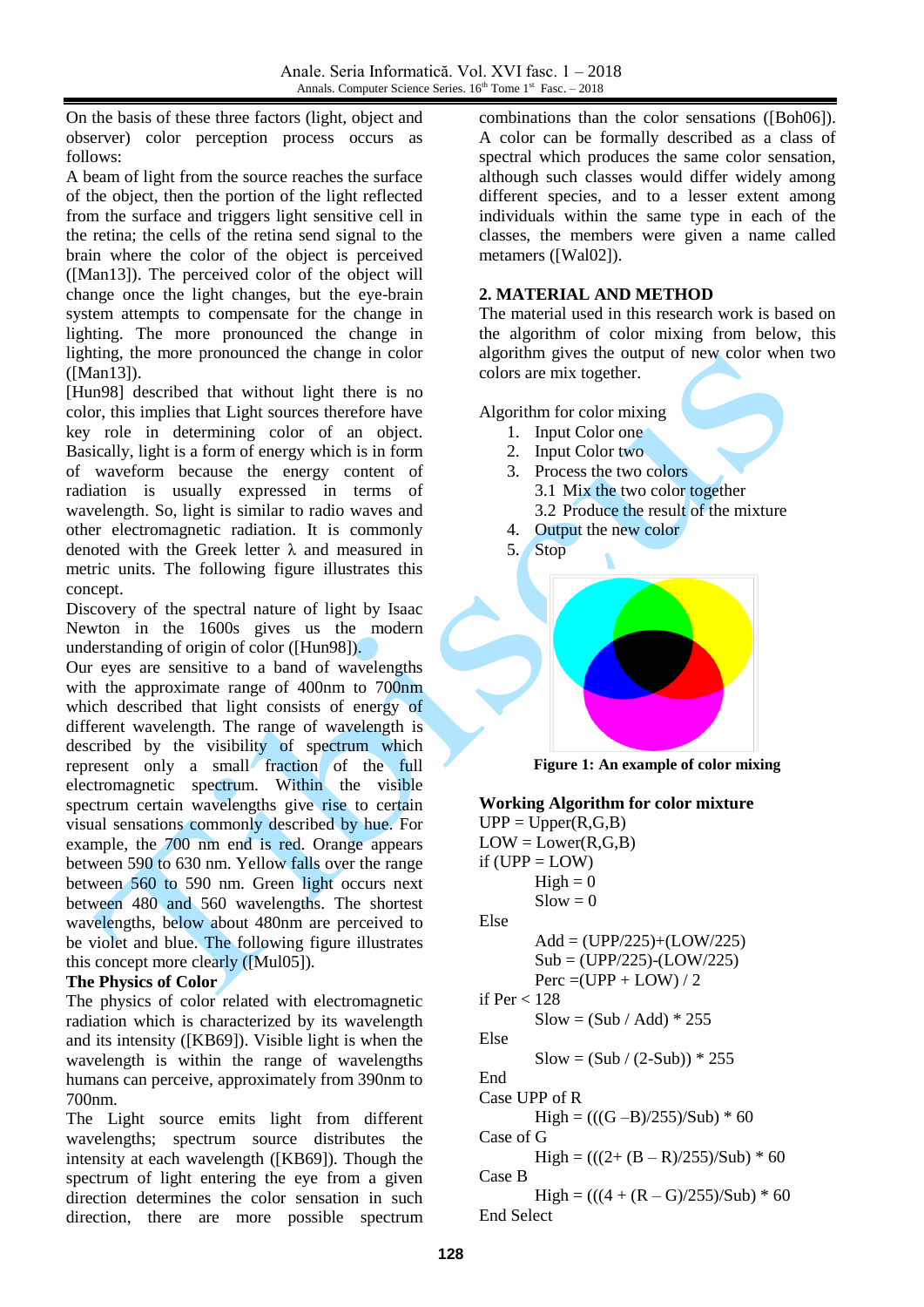| If High $< 0$             |
|---------------------------|
| $High + = 255$            |
| End                       |
| End                       |
| <b>RGB</b> to CMY         |
| $C = 255 - R$             |
| $M = 255 - G$             |
| $Y = 255 - B$             |
| <b>RGB</b> to CMYK        |
| $C = 255 - R$             |
| $M = 255 - G$             |
| $Y = 255 - B$             |
| $K = Low(C, M, Y)$        |
| CMY to CMYK               |
| $K = Low(C, M, Y)$        |
| $C = (C - K) / (255 - K)$ |
| $M = (M - K)/(255 - K)$   |
| $Y = (Y - K)/(255 - K)$   |

## **3. DISCUSSION OF RESULT**

The following are the output generated in mixing of the primary colors.

|                       | <b>COLORS MIXER</b> |                                         |  |
|-----------------------|---------------------|-----------------------------------------|--|
| <b>NPUT</b>           | <b>BLUE</b>         | COLOR <sub>2</sub>                      |  |
|                       | NPUT 2 RED          | COLOR <sub>2</sub>                      |  |
| MIX!                  |                     |                                         |  |
|                       |                     | <b>Figure 2: Purple Color Generated</b> |  |
|                       | <b>OLORS MIXER</b>  |                                         |  |
| NPUT I GREEN          |                     | <b>COLOR 2</b>                          |  |
| NPUT :<br><b>MIXI</b> | <b>BLUE</b>         | <b>COLOR 2</b>                          |  |
|                       |                     | <b>Figure 3: Family of Green output</b> |  |
|                       | <b>OLORS MIXER</b>  |                                         |  |
| NPUT 1                | <b>PURPLE</b>       | COLOR <sub>2</sub>                      |  |
| <b>NPUT</b><br>MIXI   | <b>GREEN</b>        | <b>COLOR 2</b>                          |  |

**Figure 4: Generation of color black**

The figure 2 displays the new color generated when color blue and color red are mixed together. This produces purple color.

The figure 3 displays the new color generated when color green and color blue are mixed together. This produces family of green.

In the figure 4, color purple and color green were mixed to generate color black with the algorithm above.

# **4. CONCLUSION**

In color industries, color measurement and color theories are very important to solve coloring process problems as they provide a quantitative evaluation of color. Before applying any theoretical model, it is also necessary to measure the color of objects or colorants with Spectra radiometers and Spectrophotometers in terms of spectral reflectance, transmittance and absorption because all most all color theories use these parameters as the input to do analysis of color or prediction of color of objects. The author also measured spectral reflectance, transmittance and absorption of many samples and materials correctly.

No colors mixture can produce a truly identical to that of a spectral, although one can get close result, especially for the color with longer wavelengths ([CIE32]). A simple illustration is the mixing of light green (530nm) with light blue (460nm) produces light cyan that is slightly de-saturated, because response of the red color receptor would be greater to the green and blue light in the mixture than it would be to a pure cyan light at 485nm that has the same intensity as the mixture of blue and green ([Wri28]).

# **REFERENCES**

- [Ber00] **R. S. Berns** *Billmeyer and Saltzman's Principles of Color Technology*, 3rd Edition. Wiley, New York. ISBN 0-471-19459-X.
- [Boh06] **C. F. Bohren** *Fundamental of Atmospheric Radiation: An Introduction with 400 problems*, 2006
- [Bri07] **D. Briggs** *The dimension of color*. Archive from the original. Retrieved 2015.
- [CIE32] **Commission Internationale de I'Eclairage** – *Proceedings*, 1931. Cambridge: Cambridge University Press.
- [Don97] **R. McDonald** *Color Physics for Industry*, 1997.
- [Far16] **S. Farris** *Color: Color Theory, Mixing and Perception of color*. Whitehouse publications. New York. 2016.